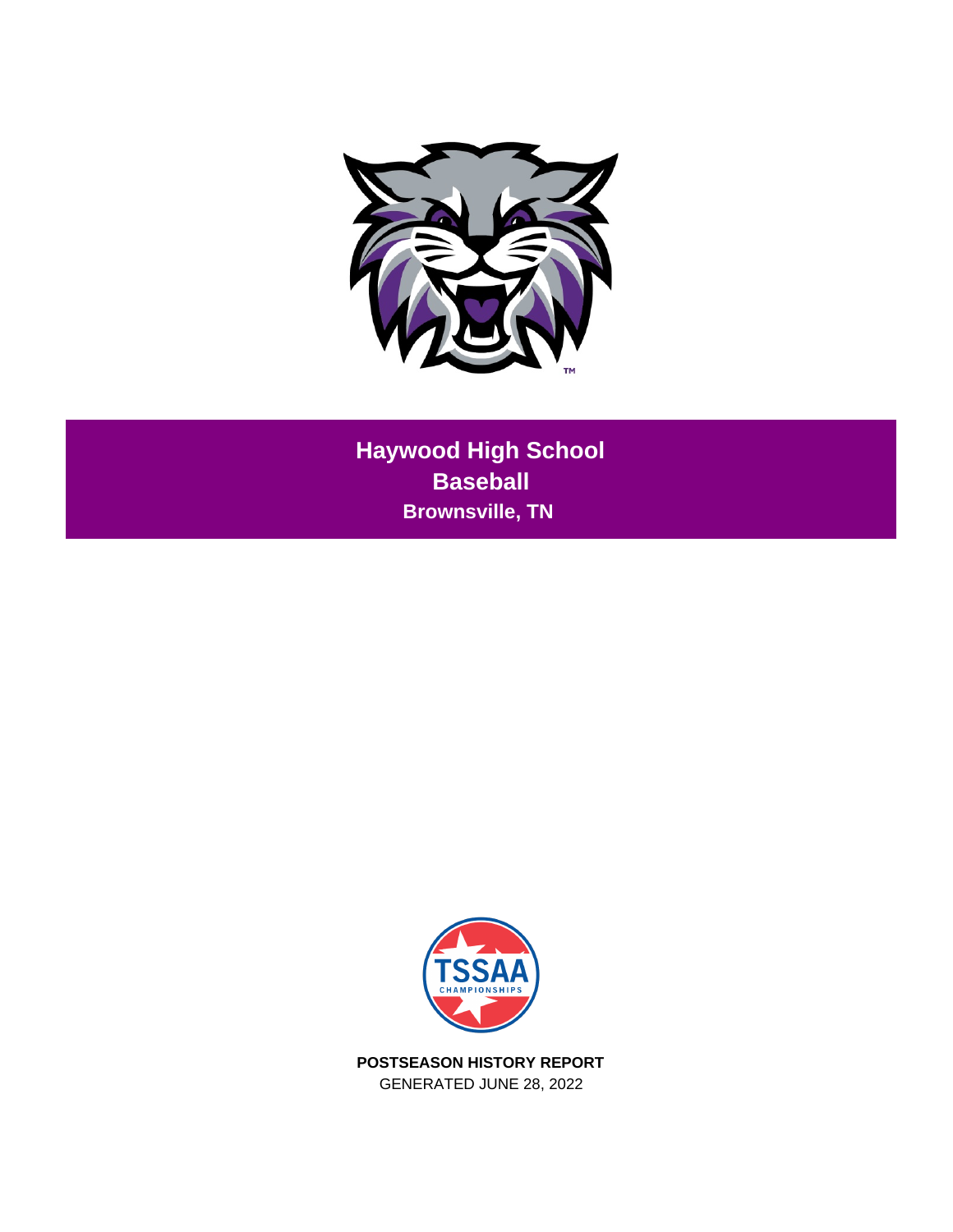## **Summary**

**Championship Record:** 0-2 **Appearances (1):** 2019

## **Finals Appearances**

None found.

# **Awards**

None found.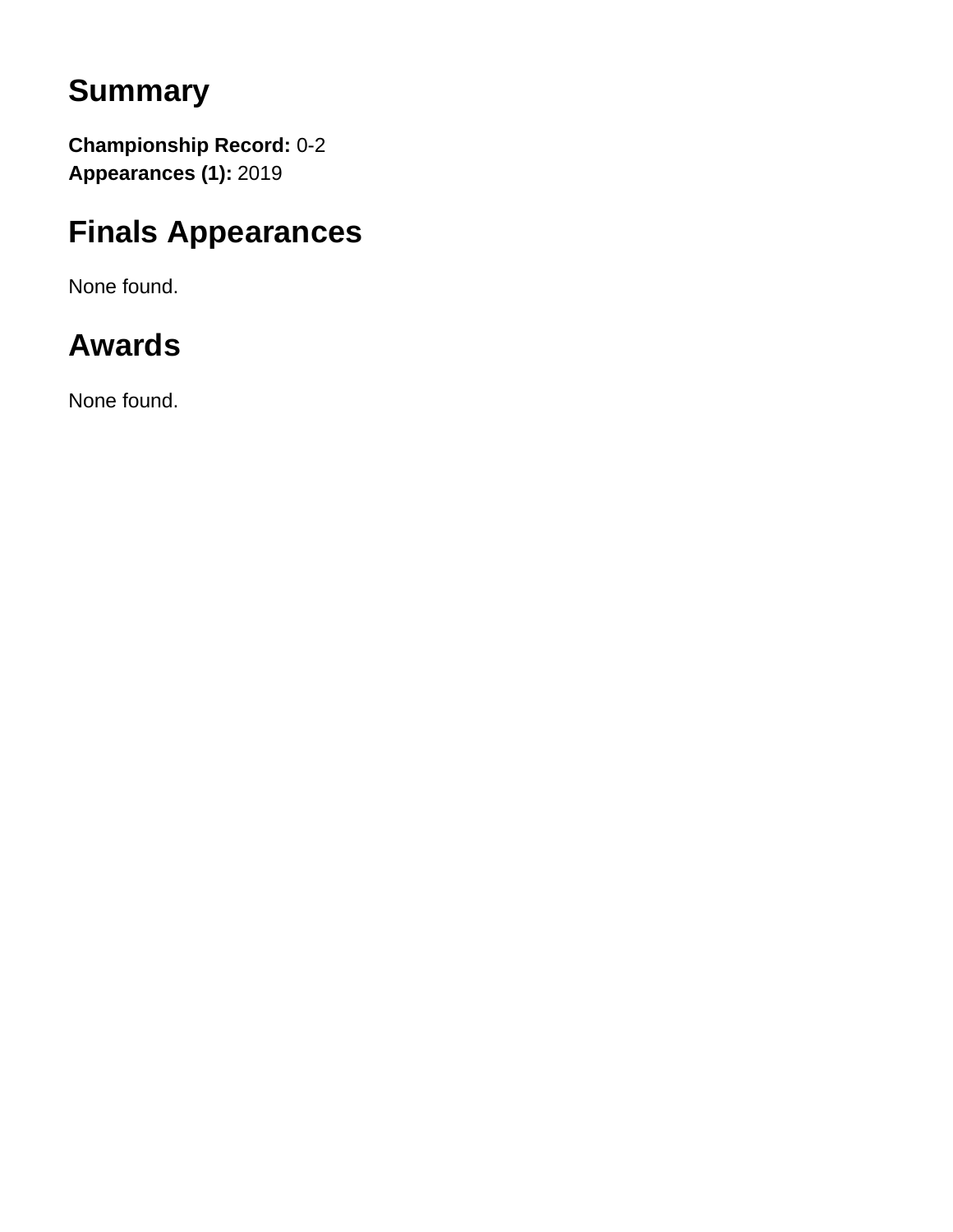## **2019 Class AA State Baseball Tournament**

**May 21 - May 24, 2019 · Murfreesboro, TN**





#### **Notes:**

Game 13 will be necessary if the winner of Game 9 also wins Game 11. Game 14 will be necessary if the winner of Game 10 also wins Game 12.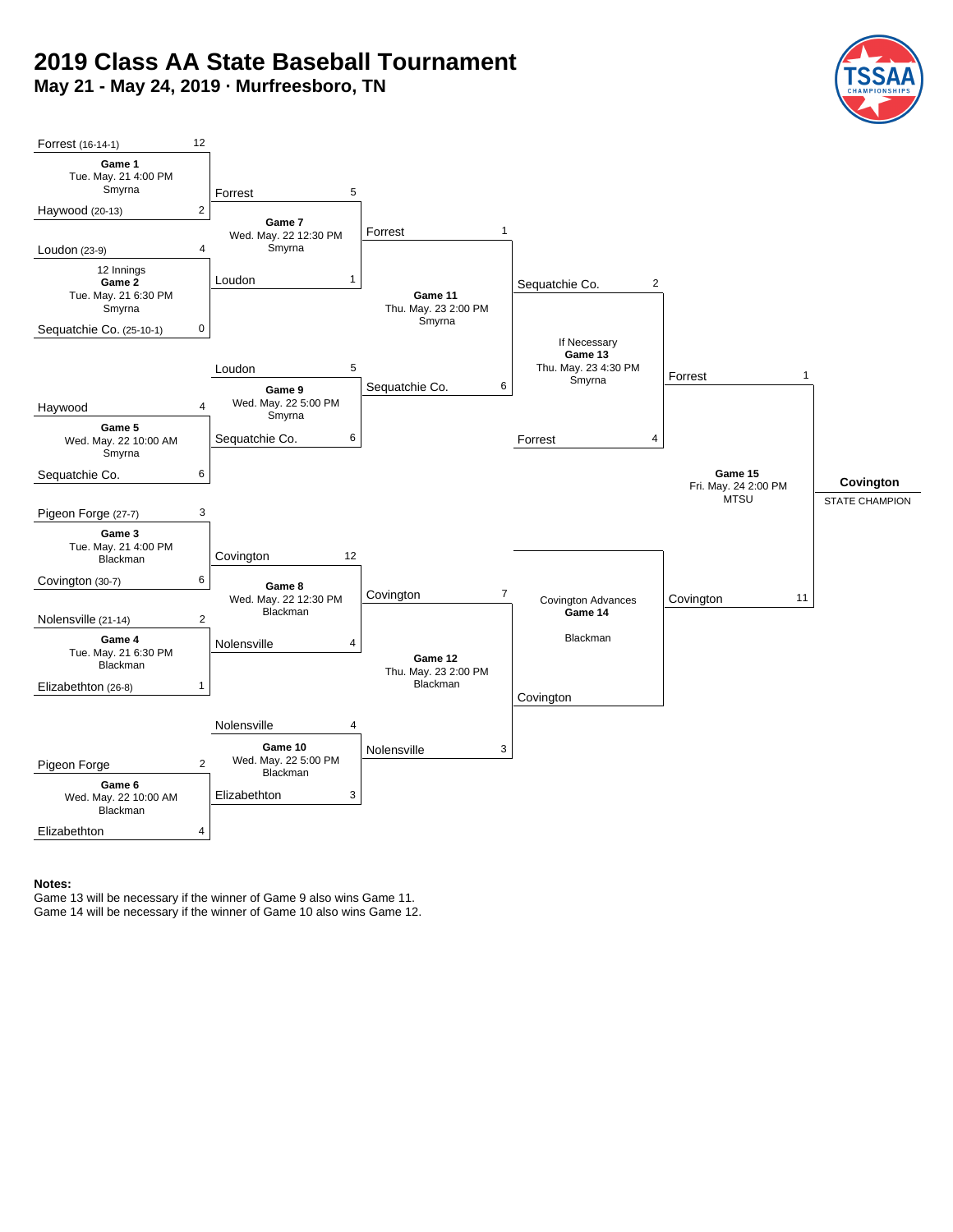## **Official Box Score - Final Haywood at Sequatchie Co. 05/22/19 at (Smyrna)**

#### **Haywood 4 (0-2-0)**

#### **Sequatchie Co. 6 (1-1-0)**

| #  | <b>Player</b>           |                | Pos ab         | r            |    | h rbi bb |                |                 | k po |              | a lob       | #              | <b>Player</b> |          |                | Pos ab | r           |    | h rbi bb |   |            | k po |          | a lob |
|----|-------------------------|----------------|----------------|--------------|----|----------|----------------|-----------------|------|--------------|-------------|----------------|---------------|----------|----------------|--------|-------------|----|----------|---|------------|------|----------|-------|
| 1  | Stanley                 | p              | 4              | 1            | 2  | 0        | 0              | 2               | 0    | 2            |             | $\overline{2}$ | Cooper        |          | сf             | 4      |             |    |          | 0 | 0          |      | 0        | 2     |
| 42 | Reed                    | cf             | $\overline{4}$ | $\mathbf{0}$ | 0  | 0        | 0              | 4               | 2    |              | 4           | 3              | Hudson        |          | SS             | 3      | $\mathbf 0$ | 2  |          | 0 | 0          |      |          | 2     |
| 25 | Lea                     | с              | 4              | 0            | 4  |          | 0              | 0               | 5    | 0            | 0           | 22             | Terry         |          | 2b             | 3      |             |    |          |   | 0          | 0    | 2        |       |
| 14 | <b>Hines</b>            | 3 <sub>b</sub> | 4              |              | 1  | 0        | 0              | 0               |      |              | 4           | 12             | Ritchie       |          | 1 <sub>b</sub> | 4      | 0           |    |          | 0 | 0          | 2    | 0        | 3     |
| 34 | Lonon                   | 1b             | 3              | 0            | 0  | 0        |                |                 | 5    | 0            | 3           | 16             | Mitchell      |          | р              | 4      |             |    |          |   |            | 4    | 2        | 4     |
| 21 | Haywood                 | 2 <sub>b</sub> | 3              | $\mathbf{0}$ |    | 3        |                | 0               | 3    |              | 2           | 25             | Hall          |          | 3 <sub>b</sub> | 0      |             |    |          |   |            | 0    | $\Omega$ | 0     |
| 24 | Mays                    | lf             | 4              | 0            | 0  | 0        | 0              | 2               | 0    | 0            | 6           | 21             | Lynn          |          | rf             | 3      |             |    |          |   |            | 2    | 0        | 4     |
| 32 | <b>Voss</b>             | rf             | 3              | $\mathbf{0}$ |    | 0        | 0              |                 | 0    | 0            | $\mathbf 0$ | 15             | Swagner       |          | dh             | 3      | $\Omega$    |    |          | 0 |            | 0    | 0        | 3     |
| 16 | Russell                 | SS             | 2              |              |    | 0        | 0              |                 |      |              |             | 8              | <b>Boston</b> |          | 2b             | 0      | 0           | 0  | 0        | 0 | 0          | 0    | 0        | 0     |
| 6  | Johnson                 |                | 0              |              | 0  | 0        | 0              | 0               | 0    | $\mathbf{0}$ | $\mathbf 0$ | 17             | Potts         |          | C              | 2      |             |    | 0        | 0 |            | 10   |          | 2     |
|    | Totals                  |                | 31             | 4            | 10 | 4        | $\overline{2}$ | 12 <sup>2</sup> | 17   | 6            | 9           | 19             | Sylvester     |          |                |        | 0           | 0  | 0        | 0 | 0          | 0    | 0        |       |
|    |                         |                |                |              |    |          |                |                 |      |              |             | 20             | Cooper        |          | lf             | 0      | 0           |    |          | n | 0          |      | $\Omega$ | 0     |
|    |                         |                |                |              |    |          |                |                 |      |              |             | 4              | Knight        |          |                | 0      |             | 0  |          |   | 0          | 0    | 0        | 0     |
|    |                         |                |                |              |    |          |                |                 |      |              |             |                | Totals        |          |                | 27     | 6           | 10 | 6        | 3 | 4          | 21   | 6        | 8     |
|    | <b>Score by Innings</b> |                |                |              | 1  |          | 2              |                 | 3    |              | 4           | 5              | 6             | 71       |                | R      | н           |    | Е        |   | <b>LOB</b> |      |          |       |
|    | Haywood                 |                |                |              | 3  |          | 0              |                 | 0    |              | 0           | $\Omega$       | 4             | 01       |                | 4      | 10          |    | 1        |   | 9          |      |          |       |
|    | Sequatchie Co.          |                |                |              |    |          | 2              |                 | 0    |              | 2           | 0              | 1             | $\times$ |                | 6      | 10          |    | 1        |   |            | 8    |          |       |

*E* - Mays ; Terry ; *DP* - Haywood 0; Sequatchie Co. 1.

*RBI* - Lea ; Haywood 3 ; Cooper ; Hudson ; Terry ; Ritchie 2 ; Mitchell ; *2B* - Lea ; Ritchie 2 ; *3B* - Haywood ; *KL* - Stanley ; Reed 2 ; Lonon ; Russell ; *HBP* - Hudson ; Hall ; *SH* - Russell ; *LOB* - Haywood 9; Sequatchie Co. 8.

| <b>HYWD</b> |           |  |  |  | iphrerbbk bfab np      |  |
|-------------|-----------|--|--|--|------------------------|--|
|             | 1 Stanley |  |  |  | 4.0 9 5 4 3 3 24 20 74 |  |
|             | 14 Hines  |  |  |  | 2.0 1 1 1 0 1 8 7 26   |  |

| SQTC        |  |  |  | iphrerbbk bfab np      |  |
|-------------|--|--|--|------------------------|--|
| 2 Cooper    |  |  |  |                        |  |
| 3 Hudson    |  |  |  | 2.0 2 1 0 0 3 9 9 30   |  |
| 16 Mitchell |  |  |  | 5.0 8 3 3 2 9 25 22 98 |  |

Win - Mitchell (1-0). Loss - Stanley (0-1). Save - Hudson (1). *WP* - Stanley ; Hines ; Hudson ; *HB* - Stanley ; Hines ;

Umpires - HP: ; 1B: ; 2B: ; 3B: . Start: 10:00 AM. Duration: . Attendance: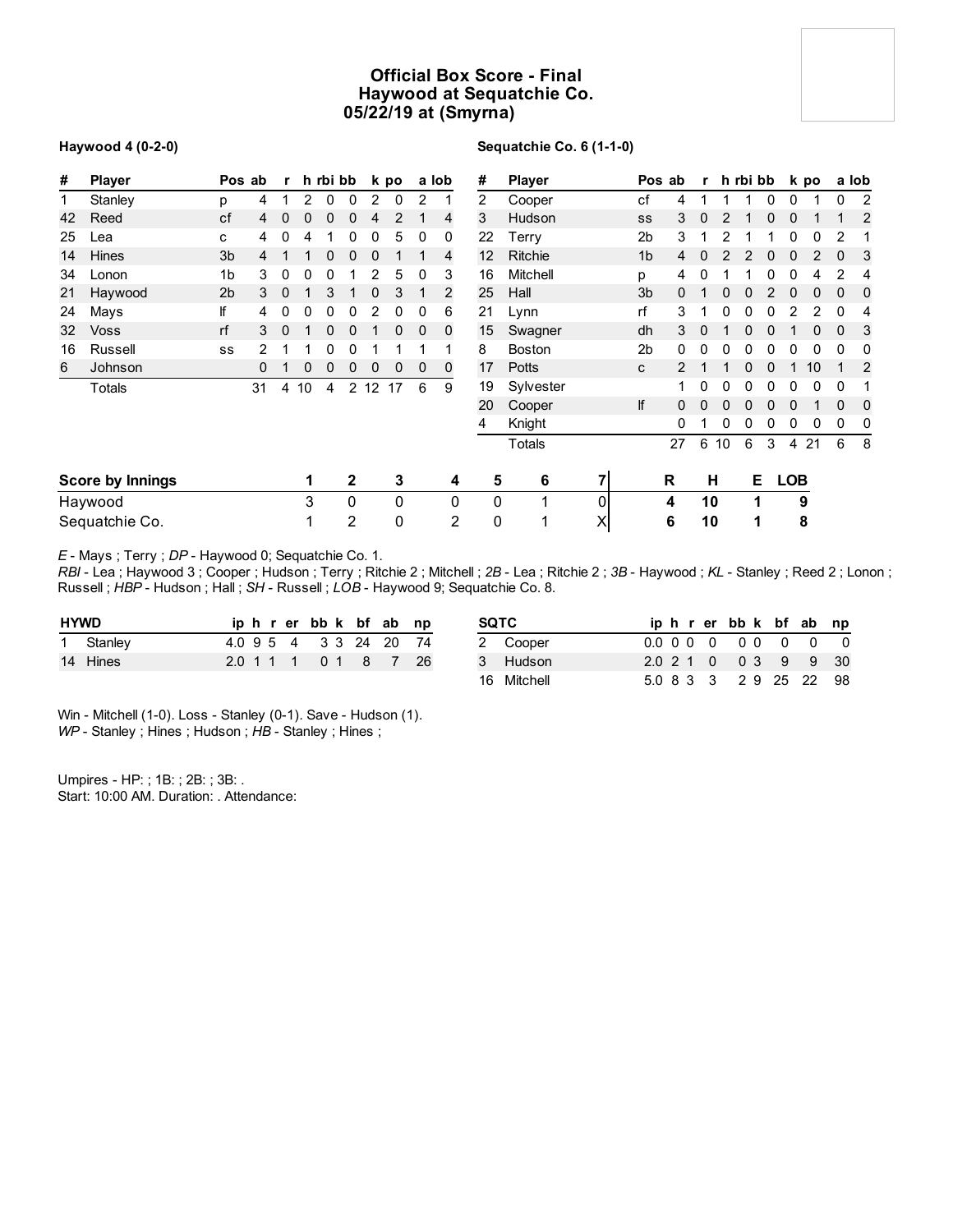## **Scoring Innings - Final Haywood at Sequatchie Co. 05/22/19 at (Smyrna)**

| <b>Score by Innings</b> |  |  | - Б |    | R | H | E. | <b>LOB</b> |
|-------------------------|--|--|-----|----|---|---|----|------------|
| Haywood                 |  |  |     | υι |   |   |    | - 9        |
| Sequatchie Co.          |  |  |     |    |   |   |    | 8          |

#### **Haywood starters:**

1/P/Andrew Stanley; 42/CF/Andrew Reed; 25/C/Jody Lea; 14/3B/Ja' Darius Hines; 34/1B/Bond Lonon; 21/2B/Brent Haywood; 24/LF/Marquis Mays; 32/RF/Hutch Voss; 16/SS/Reid Russell;

#### **Sequatchie Co. starters:**

2/CF/Kollyn Cooper; 3/SS/Collin Hudson; 22/2B/Bodie Terry; 12/1B/Trevor Ritchie; 16/P/Austin Mitchell; 25/3B/Griffin Hall; 21/RF/Tyler Lynn; 15/DH/Caden Swagner; 17/C/Logan Potts;

#### Top of 1st - HYWD batting

Stanley singles on a hard ground ball to left fielder Cooper Reed strikes out swinging, Mitchell pitching Lea singles on a line drive to center fielder Cooper Hines singles on a hard ground ball to left fielder Cooper Lonon strikes out looking, Mitchell pitching Haywood triples on a line drive to center fielder Cooper. Stanley scores. Johnson scores. Hines scores Mays strikes out swinging, Mitchell pitching 3 R, 4 H, 0 E, 1 LOB.

#### Bottom of 1st - SQTC batting

Cooper grounds out, pitcher Stanley to first baseman Lonon Hudson singles on a ground ball to left fielder Mays Terry singles on a hard ground ball to left fielder Mays Ritchie grounds into fielder's choice to third baseman Hines Mitchell singles on a ground ball, second baseman Haywood to first baseman Lonon to shortstop Russell. Terry scores 1 R, 3 H, 0 E, 1 LOB.

#### Bottom of 2nd - SQTC batting

Hall walks, Stanley pitching Hall advances to 2nd on wild pitch Lynn hits a pop fly and reaches on an error by left fielder Mays Swagner singles on a fly ball to left fielder Mays Potts strikes out swinging, Stanley pitching Cooper grounds into fielder's choice to second baseman Haywood. Hall scores Cooper steals 2nd Hudson singles on a line drive, center fielder Reed to catcher Lea. Lynn scores 2 R, 2 H, 1 E, 1 LOB.

#### Bottom of 4th - SQTC batting

Swagner strikes out swinging, Stanley pitching Potts singles on a line drive to left fielder Mays Cooper singles on a bunt to pitcher Stanley Hudson out (other) Terry singles on a fly ball to left fielder Mays. Potts scores Ritchie doubles on a line drive to center fielder Reed. Cooper scores Mitchell grounds out, third baseman Hines to first baseman Lonon 2 R, 4 H, 0 E, 2 LOB.

#### Top of 6th - HYWD batting

Lineup changed: Potts in for catcher Sylvester Lineup changed: Hudson in at pitcher Lineup changed: Terry in at third baseman Lineup changed: Ritchie in at left fielder Lineup changed: Mitchell in at first baseman Lineup changed: Hall in at shortstop Lineup changed: Swagner in as designated hitter for Lineup changed: Boston in for designated hitter Swagner Lineup changed: Swagner in for designated hitter Boston Lineup changed: Boston in at second baseman Lineup changed: Swagner in as designated hitter for Boston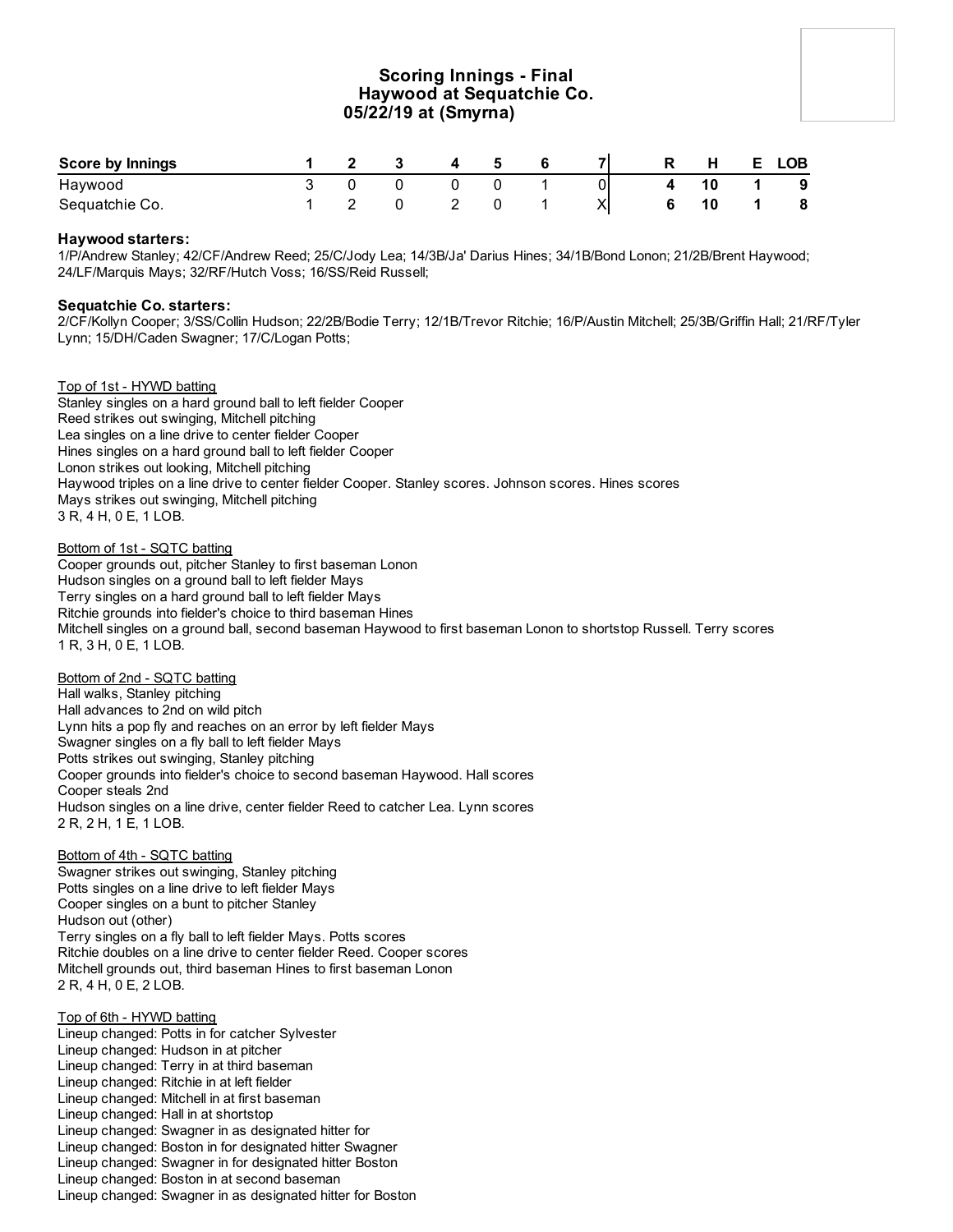Voss out at first on dropped 3rd strike Russell singles on a hard ground ball to center fielder Cooper Stanley strikes out swinging, Hudson pitching Reed reaches on dropped 3rd strike (wild pitch) Lea singles on a line drive to left fielder Ritchie. Russell scores Hines grounds out, third baseman Terry to first baseman Mitchell 1 R, 2 H, 0 E, 2 LOB.

Bottom of 6th - SQTC batting Cooper flies out to center fielder Reed Hudson is hit by pitch, Hines pitching Terry flies out to center fielder Reed Knight advances to 2nd on wild pitch Ritchie doubles on a fly ball to left fielder Mays. Knight scores Mitchell grounds out to first baseman Lonon 1 R, 1 H, 0 E, 1 LOB.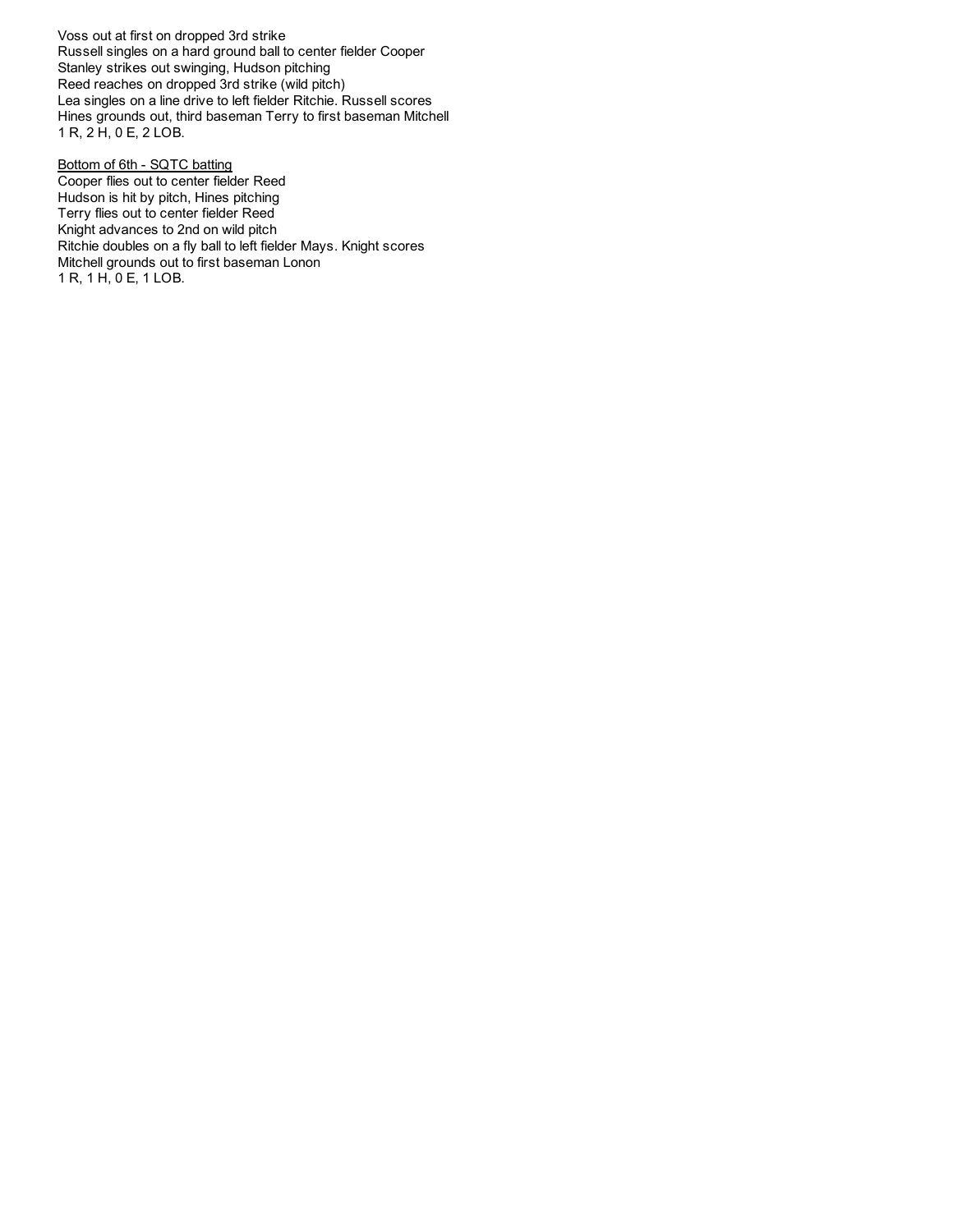## **Play By Play (Full) - FinalHaywood at Sequatchie Co.**

### **05/22/19 at (Smyrna)**

| <b>Score by Innings</b> |  |  |  |    | R | <b>H</b> | <b>LOB</b> |
|-------------------------|--|--|--|----|---|----------|------------|
| Haywood                 |  |  |  | οι |   |          | - 9        |
| Sequatchie Co.          |  |  |  |    |   |          | 8          |

#### **Haywood starters:**

1/P/Andrew Stanley; 42/CF/Andrew Reed; 25/C/Jody Lea; 14/3B/Ja' Darius Hines; 34/1B/Bond Lonon; 21/2B/Brent Haywood; 24/LF/Marquis Mays; 32/RF/Hutch Voss; 16/SS/Reid Russell;

#### **Sequatchie Co. starters:**

2/CF/Kollyn Cooper; 3/SS/Collin Hudson; 22/2B/Bodie Terry; 12/1B/Trevor Ritchie; 16/P/Austin Mitchell; 25/3B/Griffin Hall; 21/RF/Tyler Lynn; 15/DH/Caden Swagner; 17/C/Logan Potts;

| 1st Inning                                                                                      |             |    |   |          |     |
|-------------------------------------------------------------------------------------------------|-------------|----|---|----------|-----|
| Top of 1st - HYWD batting                                                                       | This Inning | R. | н | E L      |     |
| Stanley singles on a hard ground ball to left fielder Cooper                                    | <b>HYWD</b> | 3  | 4 |          |     |
| Reed strikes out swinging, Mitchell pitching                                                    | <b>SQTC</b> |    | 3 | $\Omega$ | - 1 |
| Lea singles on a line drive to center fielder Cooper                                            |             |    |   |          |     |
| Hines singles on a hard ground ball to left fielder Cooper                                      |             |    |   |          |     |
| Lonon strikes out looking, Mitchell pitching                                                    |             |    |   |          |     |
| Haywood triples on a line drive to center fielder Cooper. Stanley scores. Johnson scores. Hines |             |    |   |          |     |
| scores                                                                                          |             |    |   |          |     |
| Mays strikes out swinging, Mitchell pitching                                                    |             |    |   |          |     |
| Bottom of 1st - SQTC batting                                                                    |             |    |   |          |     |
| Cooper grounds out, pitcher Stanley to first baseman Lonon                                      |             |    |   |          |     |
| Hudson singles on a ground ball to left fielder Mays                                            |             |    |   |          |     |
| Terry singles on a hard ground ball to left fielder Mays                                        |             |    |   |          |     |
| Ritchie grounds into fielder's choice to third baseman Hines                                    |             |    |   |          |     |

Mitchell singles on a ground ball, second baseman Haywood to first baseman Lonon to shortstop

Russell. Terry scores

| 2nd Inning                                                              |             |                |         |  |
|-------------------------------------------------------------------------|-------------|----------------|---------|--|
| Top of 2nd - HYWD batting                                               | This Inning |                | R H E L |  |
| Voss hits a ground ball and reaches on an error by second baseman Terry | <b>HYWD</b> |                |         |  |
| Russell sacrifices, pitcher Mitchell to first baseman Ritchie           | SOTC        | 2 <sub>2</sub> |         |  |
| Stanley strikes out looking, Mitchell pitching                          |             |                |         |  |
| Reed strikes out looking, Mitchell pitching                             |             |                |         |  |
| Bottom of 2nd - SOTC hatting                                            |             |                |         |  |

<u>Sottom of 2nd - SQTC batting</u> Hall walks, Stanley pitching Hall advances to 2nd on wild pitch Lynn hits a pop fly and reaches on an error by left fielder Mays Swagner singles on a fly ball to left fielder Mays Potts strikes out swinging, Stanley pitching Cooper grounds into fielder's choice to second baseman Haywood. Hall scores Cooper steals 2nd Hudson singles on a line drive, center fielder Reed to catcher Lea. Lynn scores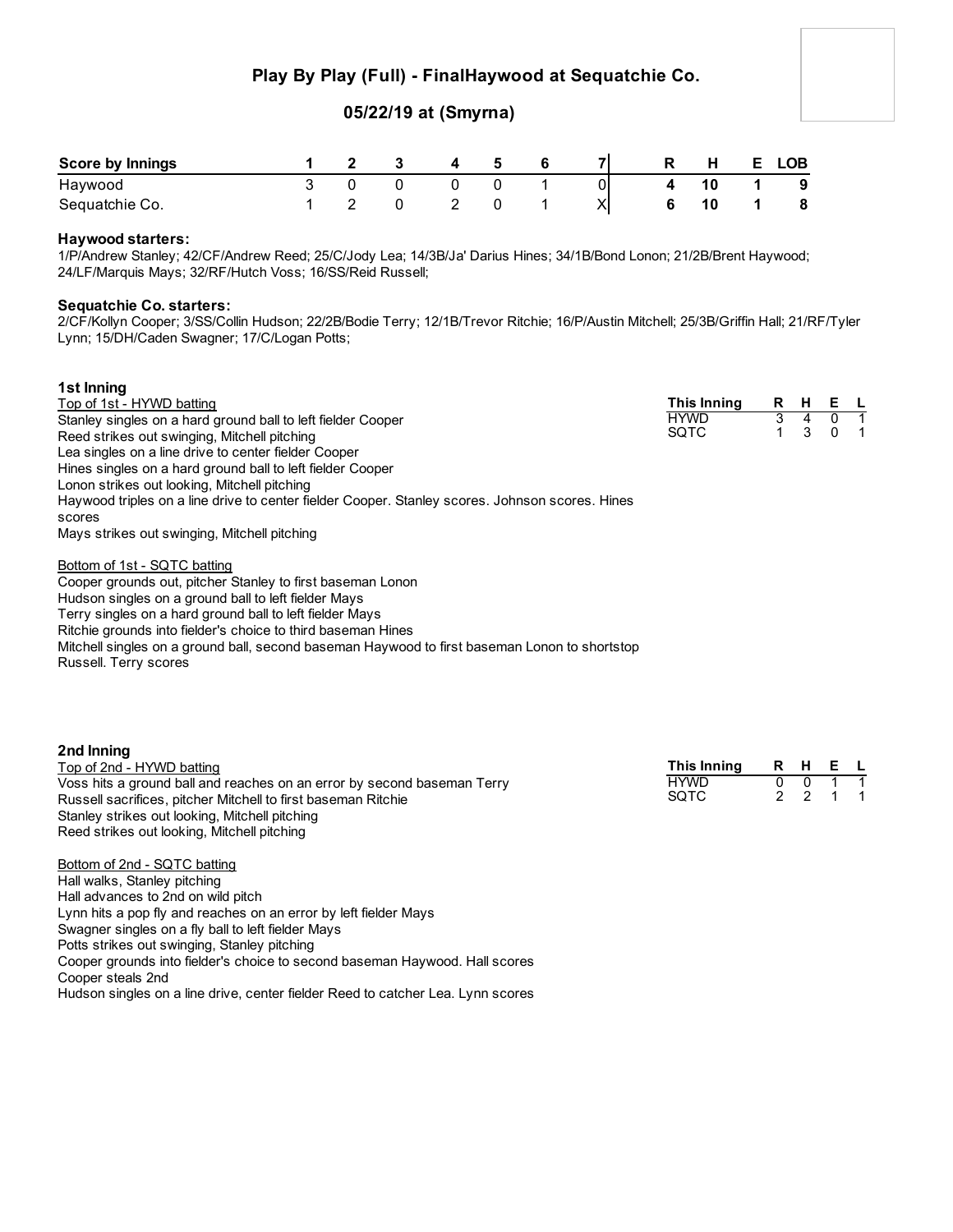Top of 3rd - HYWD batting Lea singles on a hard ground ball to center fielder Cooper Lea steals 2nd Hines pops into a double play, shortstop Hudson to pitcher Mitchell Lonon strikes out swinging, Mitchell pitching

#### Bottom of 3rd - SQTC batting

Terry walks, Stanley pitching Ritchie grounds into fielder's choice, shortstop Russell to second baseman Haywood Ritchie steals 2nd Mitchell flies out to second baseman Haywood Hall is hit by pitch, Stanley pitching Lynn strikes out swinging, Stanley pitching

#### **4th Inning**

**3rd Inning**

Top of 4th - HYWD batting Haywood walks, Mitchell pitching Mays strikes out swinging, Mitchell pitching Voss singles on a line drive to right fielder Lynn Russell strikes out looking, Mitchell pitching Stanley singles on a ground ball to shortstop Hudson Reed strikes out looking, Mitchell pitching

Bottom of 4th - SQTC batting Swagner strikes out swinging, Stanley pitching Potts singles on a line drive to left fielder Mays Cooper singles on a bunt to pitcher Stanley Hudson out (other) Terry singles on a fly ball to left fielder Mays. Potts scores Ritchie doubles on a line drive to center fielder Reed. Cooper scores Mitchell grounds out, third baseman Hines to first baseman Lonon

#### **5th Inning**

Top of 5th - HYWD batting Lea doubles on a line drive to center fielder Cooper Hines flies out to left fielder Cooper Lonon walks, Mitchell pitching Haywood grounds out, pitcher Mitchell to first baseman Ritchie Mays flies out to right fielder Lynn

Bottom of 5th - SQTC batting Hall walks, Stanley pitching Lineup changed: Hines in at pitcher Lineup changed: Stanley in at third baseman Lynn strikes out swinging, Hines pitching Swagner grounds out, third baseman Stanley to first baseman Lonon Lineup changed: Sylvester in for catcher Potts

Sylvester grounds out, second baseman Haywood to first baseman Lonon

| This Inning | R | н | F |   |
|-------------|---|---|---|---|
| HYWD        |   |   |   | U |
| SQTC        |   | n |   |   |

| This Innina | н | Е |   |
|-------------|---|---|---|
| HYWD        |   | O | 3 |
| SOTC        |   | n |   |

| This Inning | R | н | F |  |
|-------------|---|---|---|--|
| HYWD        |   |   |   |  |
| SQTC        |   | n |   |  |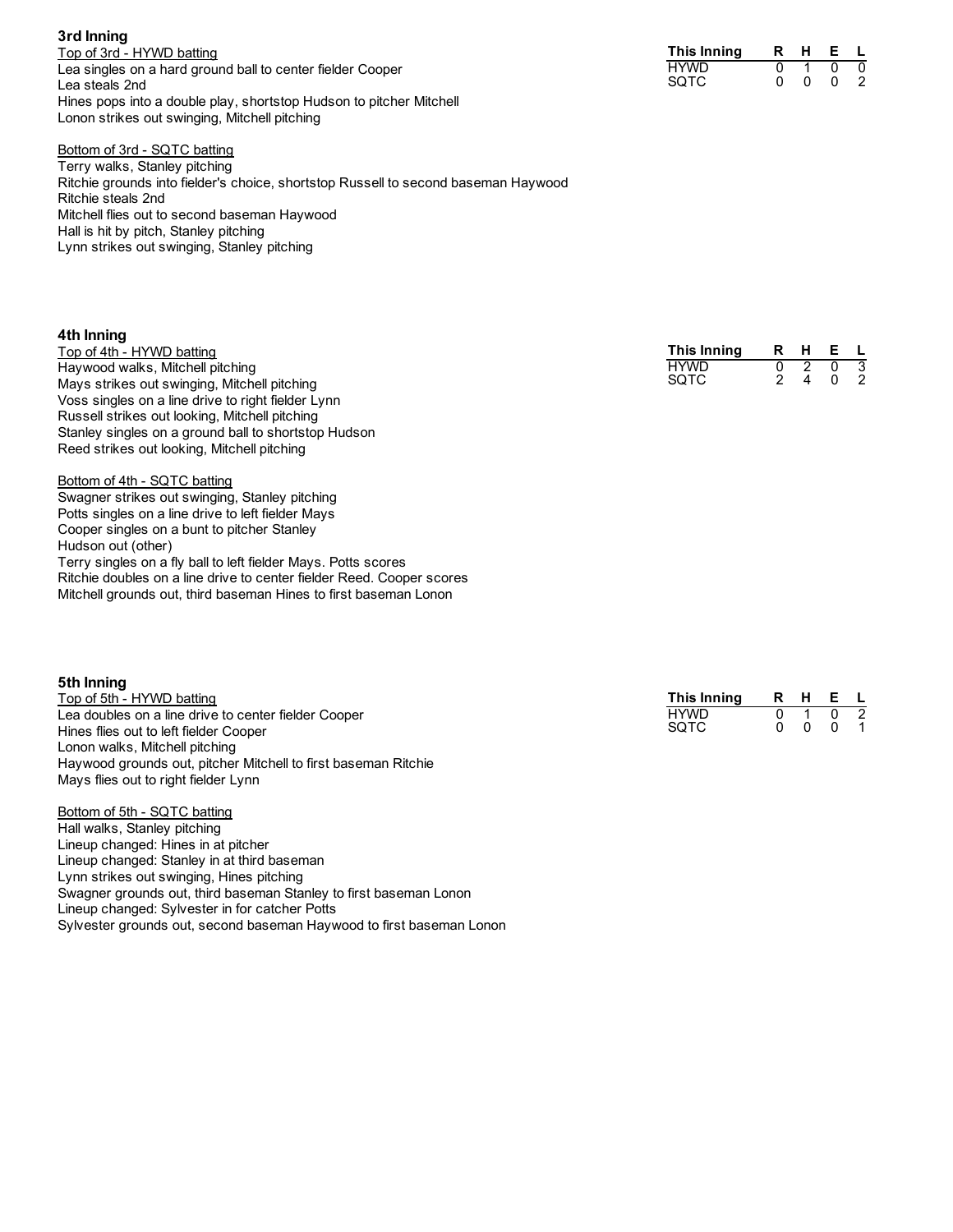#### **6 t h I n n i n g**

Top of 6th - HYWD batting Lineup changed: Potts in for catcher Sylvester Lineup changed: Hudson in at pitcher Lineup changed: Terry in at third baseman Lineup changed: Ritchie in at left fielder Lineup changed: Mitchell in at first baseman Lineup changed: Hall in at shortstop Lineup changed: Swagner in as designated hitter for Lineup changed: Boston in for designated hitter Swagner Lineup changed: Swagner in for designated hitter Boston Lineup changed: Boston in at second baseman Lineup changed: Swagner in as designated hitter for Boston Voss out at first on dropped 3rd strike Russell singles on a hard ground ball to center fielder Cooper Stanley strikes out swinging, Hudson pitching Reed reaches on dropped 3rd strike (wild pitch) Lea singles on a line drive to left fielder Ritchie. Russell scores Hines grounds out, third baseman Terry to first baseman Mitchell

#### Bottom of 6th - SQTC batting

Cooper flies out to center fielder Reed Hudson is hit by pitch, Hines pitching Terry flies out to center fielder Reed Knight advances to 2nd on wild pitch Ritchie doubles on a fly ball to left fielder Mays. Knight scores Mitchell grounds out to first baseman Lonon

#### **7 t h I n n i n g**

Top of 7th - HYWD batting Lonon grounds out, third baseman Terry to first baseman Mitchell Haywood flies out to center fielder Cooper Mays flies out to right fielder Lynn

| This Innina | R | н | F |  |
|-------------|---|---|---|--|
| HYWD        |   |   |   |  |
| SQTC        |   |   |   |  |

| This Innina |  |  |
|-------------|--|--|
| <b>HYWD</b> |  |  |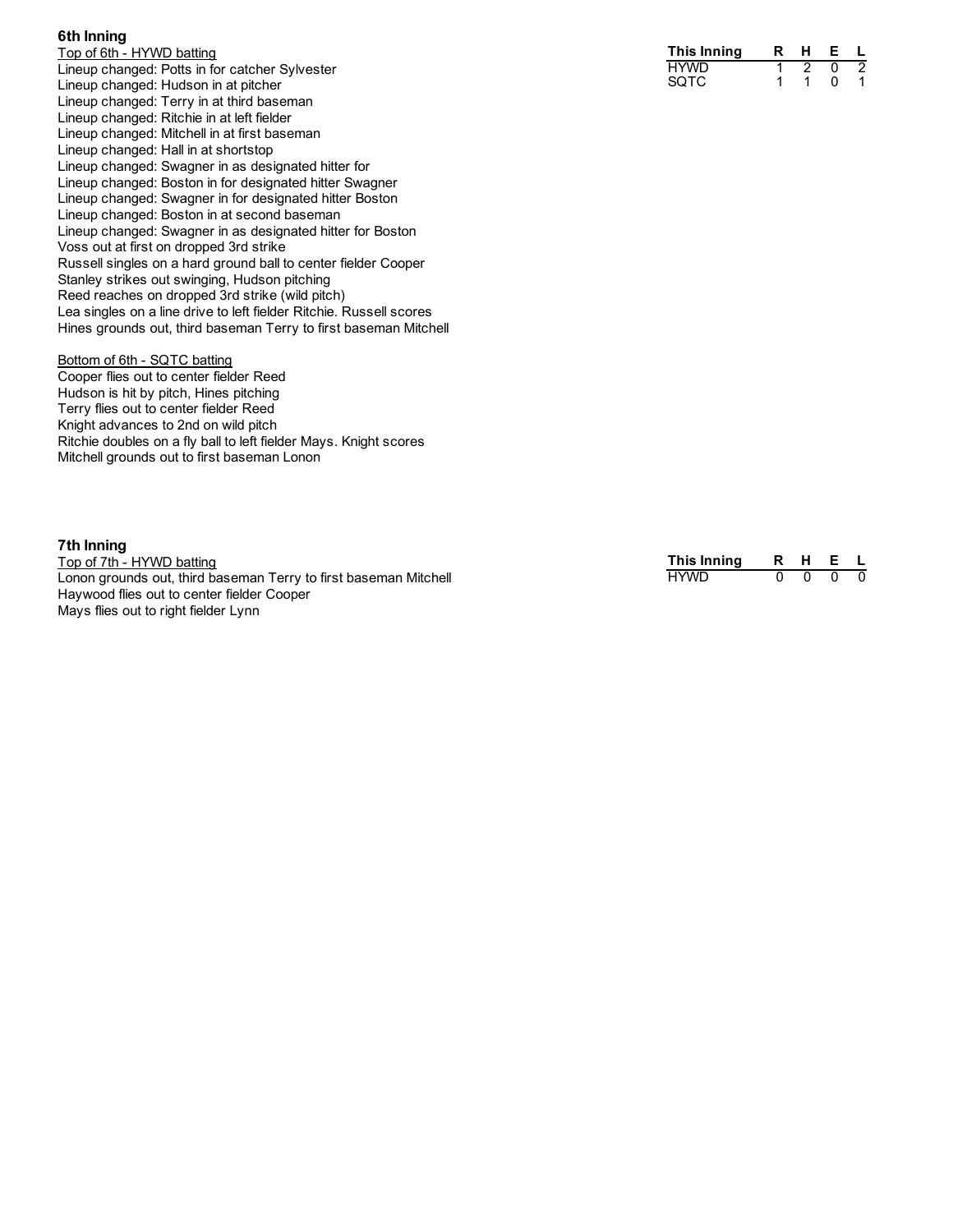## **Official Box Score - Final Forrest at Haywood 05/21/19 at (Smyrna)**

#### **Forrest 12 (1-0-0)**

**Haywood 2 (0-2-0)**

| #            | <b>Player</b>           | Pos ab         |               | $\mathbf{r}$ |   | h rbi bb |              |                | k po         |          | a lob       | #  | <b>Player</b> |                | Pos ab         |    |              | r h rbi bb |               |   |            | k po |                | a lob          |
|--------------|-------------------------|----------------|---------------|--------------|---|----------|--------------|----------------|--------------|----------|-------------|----|---------------|----------------|----------------|----|--------------|------------|---------------|---|------------|------|----------------|----------------|
| 5            | <b>Burnham</b>          | SS             | 4             |              | 0 | 2        | $\mathbf{0}$ | $\Omega$       | $\Omega$     | 0        | 4           |    | Stanley       |                | C              | 3  | $\mathbf{0}$ | $\Omega$   | 0             | 0 | 2          |      | 0              | 5              |
| 4            | Cervantes               | lf             | $\mathcal{P}$ | 3            |   | 2        | 2            | 0              | 2            | $\Omega$ | $\mathbf 0$ | 42 | Reed          |                | cf             | 3  | $\Omega$     |            |               |   | 0          |      | $\Omega$       | 0              |
| 25           | Kirby                   | 2 <sub>b</sub> | 3             |              | 2 |          | 0            | 0              |              | 2        |             | 25 | Lea           |                | p              | 3  | 0            |            |               |   |            |      | 3              | 0              |
| 21           | Sweeney                 | C              |               |              | 0 | 0        |              |                | 6            | $\Omega$ | 2           | 14 | <b>Hines</b>  |                | 3b             | 3  | $\Omega$     |            |               |   |            |      |                | 0              |
| 19           | Oliver                  | 1b             | 3             | 0            | 0 |          | 0            | 0              | 3            | 0        | 4           | 34 | Lonon         |                | 1b             | 3  |              |            |               |   |            | 6    | 0              | 3              |
| 7            | Smith                   | 3 <sub>b</sub> | 3             |              | 2 | 2        | 0            |                | $\mathbf{0}$ |          | 2           | 21 | Haywood       |                | 2 <sub>b</sub> | 3  |              |            | 0             | 0 | 0          |      | 2              | 2              |
| 8            | Hengesbach              | dh             |               | 2            | 0 |          | 2            | 0              | 2            | 0        |             | 24 | Mays          |                | If             | 2  | 0            |            | o             | 0 |            |      | $\Omega$       |                |
| $\mathbf{1}$ | <b>Sisk</b>             | cf             | 3             |              |   | 0        | 0            | $\Omega$       | $\Omega$     |          | 2           | 32 | <b>Voss</b>   |                | rf             | 0  | $\Omega$     |            |               |   | 0          |      | $\Omega$       | 0              |
| 3            | Anderson                | rf             |               |              |   | 2        | 0            | 0              | 0            | 0        | $\Omega$    | 3  | Phillips      |                | p              |    | 0            |            |               | 0 | 0          | 0    | $\Omega$       | $\Omega$       |
| 27           | Aydelot                 |                | 0             |              | 0 | 0        | 0            | 0              | $\mathbf{0}$ | 0        | 0           | 16 | Russell       |                | SS             | 2  | $\Omega$     |            |               |   | 0          |      | 2              | 2              |
|              | Totals                  |                | 23            | 12           | 8 | 11       | 5            | $\overline{2}$ | 15           | 5        | 4           | 6  | Johnson       |                |                | 0  | 0            | 0          | $\Omega$      | 0 | 0          | 0    | 0              | 0              |
|              |                         |                |               |              |   |          |              |                |              |          |             |    | Totals        |                |                | 23 | 2            | 9          | $\mathcal{P}$ | 1 | 6          | 15   | $\overline{7}$ | $\overline{7}$ |
|              | <b>Score by Innings</b> |                |               |              |   |          |              |                | $\mathbf{2}$ |          | 3           |    | 4             | 5 <sub>l</sub> | R              |    | н            |            | Е             |   | <b>LOB</b> |      |                |                |
| Forrest      |                         |                |               |              |   |          | 3            |                | 0            |          | 4           |    | 0             | 5 <sup>1</sup> | 12             |    | 8            |            | 0             |   |            | 4    |                |                |
|              | Haywood                 |                |               |              |   |          | 0            |                | 0            |          | 0           |    | 2             | $\overline{0}$ | $\mathbf{2}$   |    | 9            |            | $\mathbf{2}$  |   |            | 7    |                |                |

*E* - Stanley ; Russell ; *DP* - Forrest 0; Haywood 1.

*RBI* - Burnham 2 ; Cervantes 2 ; Kirby ; Oliver ; Smith 2 ; Hengesbach ; Anderson 2 ; Phillips ; Russell ; *2B* - Cervantes ; *KL* - Lonon ; *HBP* - Sweeney ; Anderson ; *SH* - Kirby ; *GDP* - Burnham ; *LOB* - Forrest 4; Haywood 7.

| <b>FRST</b> |             |  |  | iphrerbbk bfab np      |  |  | <b>HYWD</b> |  |  | iphrerbbk bfab np      |  |  |
|-------------|-------------|--|--|------------------------|--|--|-------------|--|--|------------------------|--|--|
|             | 4 Cervantes |  |  | 1.0 2 0 0 0 0 5 5 13   |  |  | 25 Lea      |  |  | 3.0 5 7 5 4 0 19 13 69 |  |  |
|             | 1 Sisk      |  |  | 0.1 2 0 0 0 0 3 3 21   |  |  | 3 Phillips  |  |  | 1.1 2 3 3 1 1 8 6 26   |  |  |
|             | 17 Moses    |  |  | 3.2 5 2 2 1 6 16 15 72 |  |  | 22 Pittman  |  |  | 0.2 1 2 0 0 1 4 4 7    |  |  |

Win - Moses (0-0). Loss - Lea (0-0). Save - None. *WP* - Moses ; Lea 3 ; *HB* - Lea ; Phillips ; *PB* - Lea ;

Umpires - HP: ; 1B: ; 2B: ; 3B: . Start: 16:00 PM. Duration: . Attendance: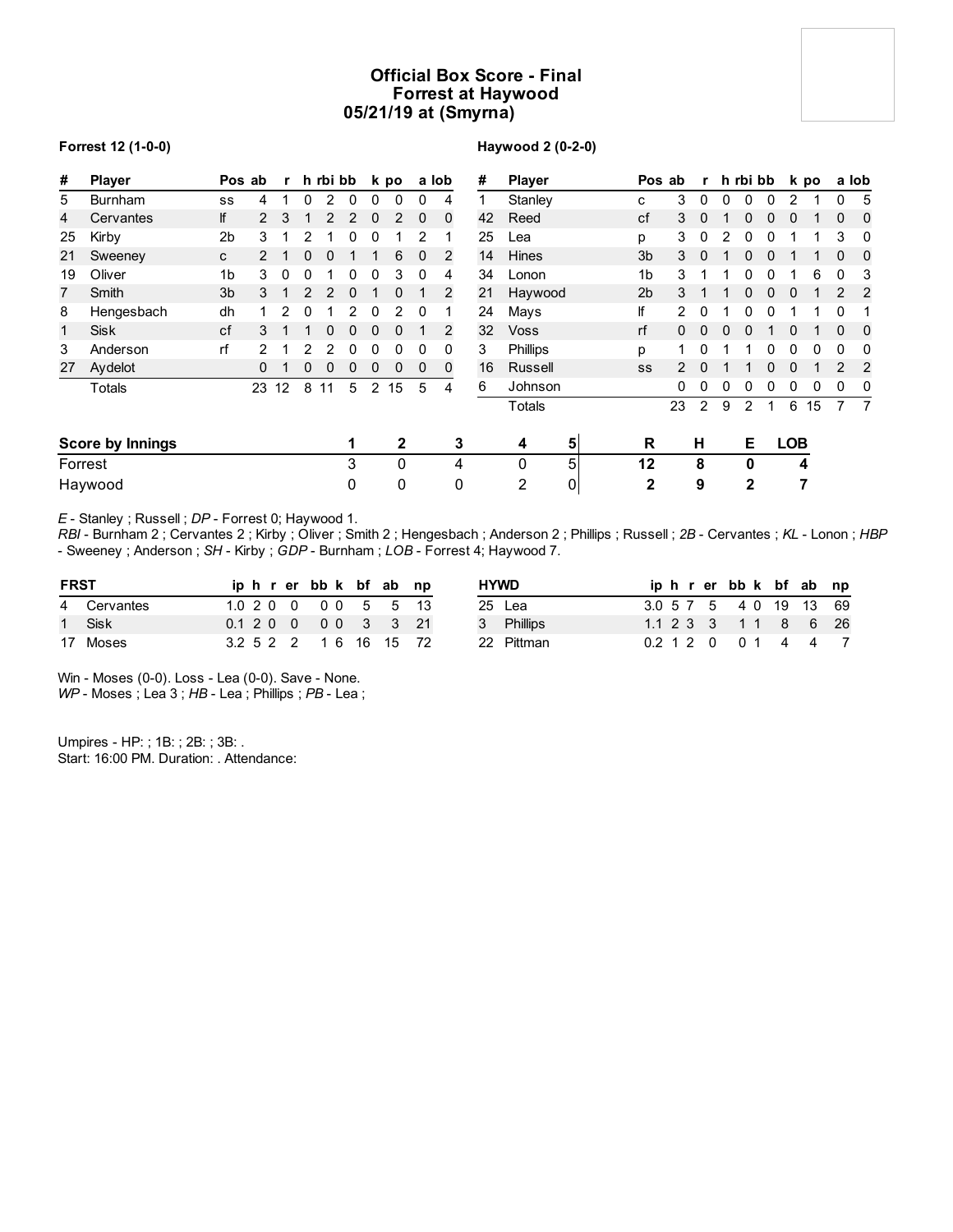## **Scoring Innings - Final Forrest at Haywood 05/21/19 at (Smyrna)**

| <b>Score by Innings</b> |  |   |   | P   | н | <b>LOB</b> |
|-------------------------|--|---|---|-----|---|------------|
| Forrest                 |  |   | ັ | . . |   | 4          |
| Haywood                 |  | - |   |     |   | -          |

#### **Forrest starters:**

5/SS/Brett Burnham; 4/LF/Cannon Cervantes; 25/2B/Max Kirby; 21/C/Blaize Sweeney; 19/1B/Spence Oliver; 7/3B/Bryson Smith; 8/DH/Ty Hengesbach; 1/CF/Cody Sisk; 3/RF/Gauge Anderson;

#### **Haywood starters:**

1/C/Andrew Stanley; 42/CF/Andrew Reed; 25/P/Jody Lea; 14/3B/Ja' Darius Hines; 34/1B/Bond Lonon; 21/2B/Brent Haywood; 24/LF/Marquis Mays; 32/RF/Hutch Voss; 16/SS/Reid Russell;

Top of 1st - FRST batting Burnham grounds out, shortstop Russell to first baseman Lonon Cervantes walks, Lea pitching Cervantes advances to 2nd on wild pitch Kirby singles on a line drive to left fielder Mays. Cervantes scores Sweeney walks, Lea pitching Kirby advances to 3rd on wild pitch Sweeney advances to 2nd on the same pitch Oliver grounds out, pitcher Lea to first baseman Lonon Smith singles on a line drive to left fielder Mays. Kirby scores. Sweeney scores Hengesbach flies out to right fielder Voss 3 R, 2 H, 0 E, 1 LOB.

Top of 3rd - FRST batting Cervantes walks, Lea pitching Kirby sacrifices, pitcher Lea to first baseman Lonon Cervantes advances to 3rd on wild pitch Sweeney is hit by pitch, Lea pitching Oliver hits a hard ground ball and reaches on an error by shortstop Russell. Cervantes scores Smith singles on a line drive to left fielder Mays Hengesbach walks, Lea pitching. Aydelot scores Sisk grounds into fielder's choice, second baseman Haywood to catcher Stanley Anderson singles on a hard ground ball to center fielder Reed. Smith scores. Hengesbach scores Anderson steals 2nd Burnham lines out to second baseman Haywood 4 R, 2 H, 1 E, 2 LOB.

#### Bottom of 4th - HYWD batting

Hines flies out to left fielder Cervantes Lonon singles on a hard ground ball to center fielder Sisk Haywood singles on a hard ground ball to right fielder Anderson Lonon advances to 3rd on wild pitch Mays strikes out swinging, Moses pitching Lineup changed: Hengesbach in at center fielder Lineup changed: Sisk in at pitcher Phillips singles on a pop fly to left fielder Cervantes. Lonon scores Russell singles on a line drive to left fielder Cervantes. Haywood scores Stanley grounds out, third baseman Smith to first baseman Oliver 2 R, 4 H, 0 E, 2 LOB.

Top of 5th - FRST batting Smith strikes out swinging, Phillips pitching Hengesbach walks, Phillips pitching Hengesbach advances to 2nd Sisk singles on a line drive to right fielder Haywood Anderson is hit by pitch, Phillips pitching Lineup changed: Pittman in for pitcher Phillips Burnham hits a ground ball and reaches on an error by shortstop Stanley. Hengesbach scores. Sisk scores Cervantes doubles on a fly ball to right fielder Haywood. Anderson scores. Burnham scores Kirby flies out to left fielder Mays Sweeney reaches on dropped 3rd strike (passed ball)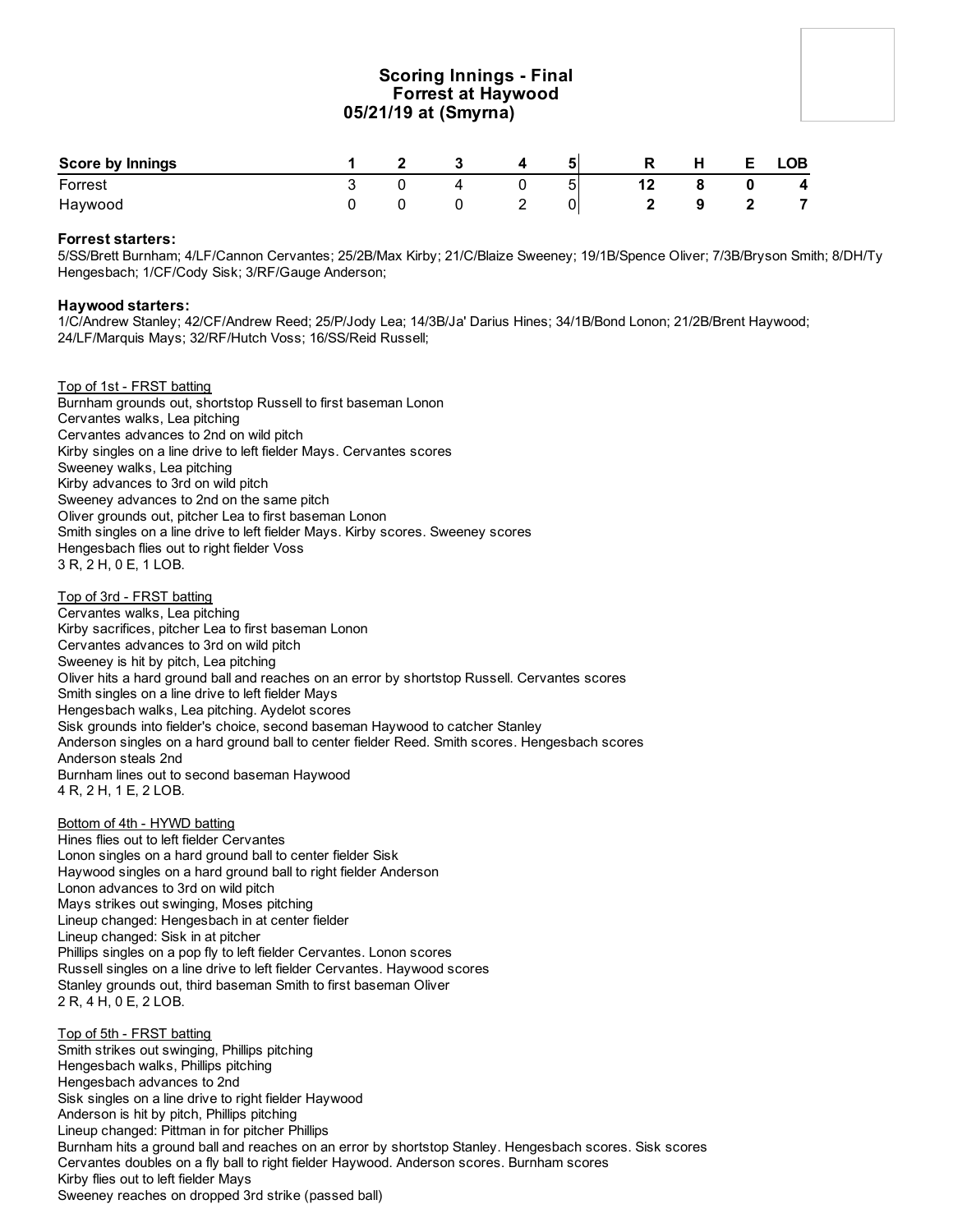Cervantes scores Aydelot picked off at 1st, pitcher Pittman Half-inning ended by out on the base paths 5 R, 2 H, 1 E, 0 LOB.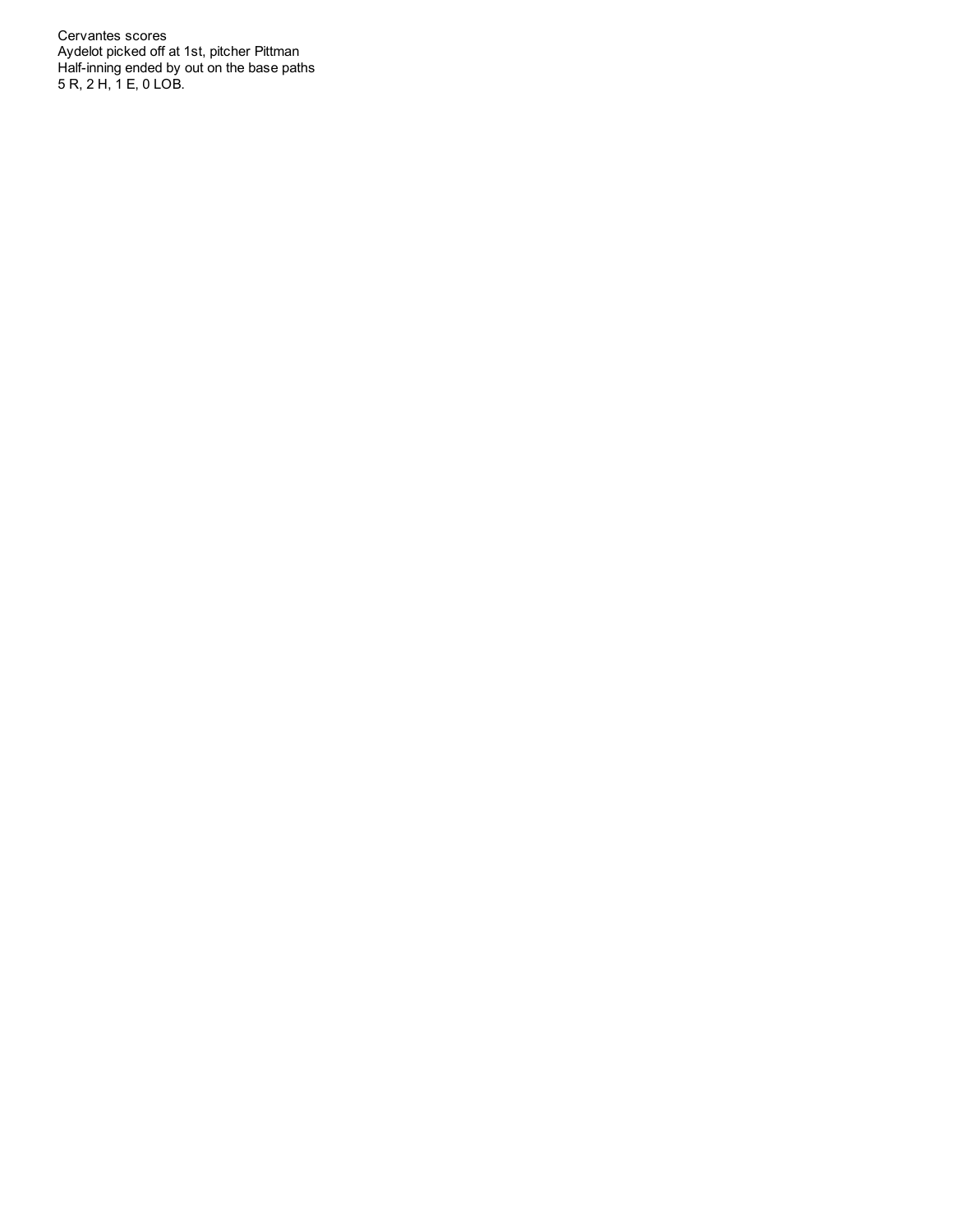## **Play By Play (Full) - FinalForrest at Haywood**

### **05/21/19 at (Smyrna)**

| <b>Score by Innings</b> |  |              | 51 | R | H | <b>LOB</b> |
|-------------------------|--|--------------|----|---|---|------------|
| Forrest                 |  |              |    |   | 8 | 4          |
| Haywood                 |  | $\mathbf{Z}$ |    |   |   |            |

#### **Forrest starters:**

5/SS/Brett Burnham; 4/LF/Cannon Cervantes; 25/2B/Max Kirby; 21/C/Blaize Sweeney; 19/1B/Spence Oliver; 7/3B/Bryson Smith; 8/DH/Ty Hengesbach; 1/CF/Cody Sisk; 3/RF/Gauge Anderson;

#### **Haywood starters:**

1/C/Andrew Stanley; 42/CF/Andrew Reed; 25/P/Jody Lea; 14/3B/Ja' Darius Hines; 34/1B/Bond Lonon; 21/2B/Brent Haywood; 24/LF/Marquis Mays; 32/RF/Hutch Voss; 16/SS/Reid Russell;

#### **1st Inning**

| Top of 1st - FRST batting                                                        | This Inning | R | н | Е. | $\sim$ 1.1     |
|----------------------------------------------------------------------------------|-------------|---|---|----|----------------|
| Burnham grounds out, shortstop Russell to first baseman Lonon                    | <b>FRST</b> |   |   |    |                |
| Cervantes walks, Lea pitching                                                    | <b>HYWD</b> |   |   | 0  | $\blacksquare$ |
| Cervantes advances to 2nd on wild pitch                                          |             |   |   |    |                |
| Kirby singles on a line drive to left fielder Mays. Cervantes scores             |             |   |   |    |                |
| Sweeney walks, Lea pitching                                                      |             |   |   |    |                |
| Kirby advances to 3rd on wild pitch                                              |             |   |   |    |                |
| Sweeney advances to 2nd on the same pitch                                        |             |   |   |    |                |
| Oliver grounds out, pitcher Lea to first baseman Lonon                           |             |   |   |    |                |
| Smith singles on a line drive to left fielder Mays. Kirby scores. Sweeney scores |             |   |   |    |                |
| Hengesbach flies out to right fielder Voss                                       |             |   |   |    |                |

#### Bottom of 1st - HYWD batting

Stanley strikes out swinging, Moses pitching Reed flies out to left fielder Cervantes Lea singles on a hard ground ball to center fielder Sisk Hines strikes out swinging, Moses pitching

| 2nd Inning                                                                                  |             |         |  |
|---------------------------------------------------------------------------------------------|-------------|---------|--|
| Top of 2nd - FRST batting                                                                   | This Inning | R H E L |  |
| Sisk grounds out, second baseman Haywood to first baseman Lonon                             | <b>FRST</b> | 0100    |  |
| Anderson singles on a hard ground ball to center fielder Reed                               | <b>HYWD</b> | 0 1 0 2 |  |
| Burnham grounds into a double play, pitcher Lea to shortstop Russell to first baseman Lonon |             |         |  |

Bottom of 2nd - HYWD batting Lonon strikes out looking, Moses pitching Haywood grounds out, second baseman Kirby to first baseman Oliver Mays singles on a pop fly to right fielder Anderson Mays steals 2nd Voss walks, Moses pitching Russell grounds out, pitcher Moses to first baseman Oliver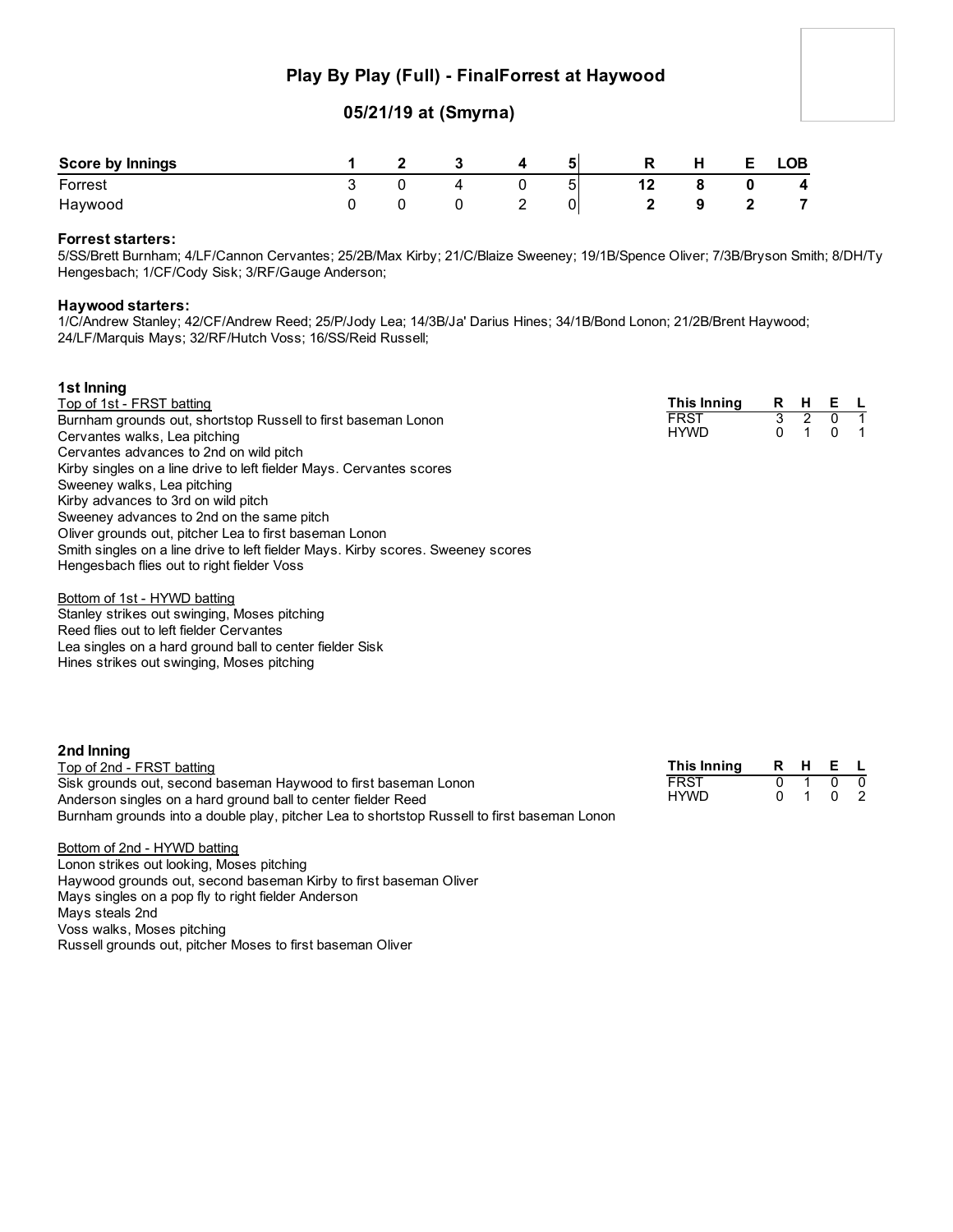#### **3rd Inning**

Top of 3rd - FRST batting Cervantes walks, Lea pitching Kirby sacrifices, pitcher Lea to first baseman Lonon Cervantes advances to 3rd on wild pitch Sweeney is hit by pitch, Lea pitching Oliver hits a hard ground ball and reaches on an error by shortstop Russell. Cervantes scores Smith singles on a line drive to left fielder Mays Hengesbach walks, Lea pitching. Aydelot scores Sisk grounds into fielder's choice, second baseman Haywood to catcher Stanley Anderson singles on a hard ground ball to center fielder Reed. Smith scores. Hengesbach scores Anderson steals 2nd Burnham lines out to second baseman Haywood

#### Bottom of 3rd - HYWD batting

Stanley strikes out swinging, Moses pitching Reed singles on a pop fly, center fielder Sisk to second baseman Kirby to pitcher Moses Lea strikes out swinging, Moses pitching

#### **4th Inning**

| Top of 4th - FRST batting                                    | This Inning | R | н | Е. |   |
|--------------------------------------------------------------|-------------|---|---|----|---|
| Lineup changed: Phillips in for right fielder Voss           | <b>FRST</b> |   |   |    |   |
| Lineup changed: Phillips in at pitcher                       | <b>HYWD</b> |   | 4 |    | 2 |
| Lineup changed: Lea in at catcher                            |             |   |   |    |   |
| Lineup changed: Stanley in at shortstop                      |             |   |   |    |   |
| Lineup changed: Russell in at second baseman                 |             |   |   |    |   |
| Lineup changed: Haywood in at right fielder                  |             |   |   |    |   |
| Cervantes flies out in foul territory to third baseman Hines |             |   |   |    |   |
| Kirby singles on a line drive to left fielder Mays           |             |   |   |    |   |

Sweeney flies out to center fielder Reed Oliver grounds out to first baseman Lonon

Bottom of 4th - HYWD batting Hines flies out to left fielder Cervantes Lonon singles on a hard ground ball to center fielder Sisk Haywood singles on a hard ground ball to right fielder Anderson Lonon advances to 3rd on wild pitch Mays strikes out swinging, Moses pitching Lineup changed: Hengesbach in at center fielder Lineup changed: Sisk in at pitcher Phillips singles on a pop fly to left fielder Cervantes. Lonon scores Russell singles on a line drive to left fielder Cervantes. Haywood scores Stanley grounds out, third baseman Smith to first baseman Oliver

| This Inning | R | н | F |  |
|-------------|---|---|---|--|
| FRST        |   |   |   |  |
| HYWD        |   |   |   |  |